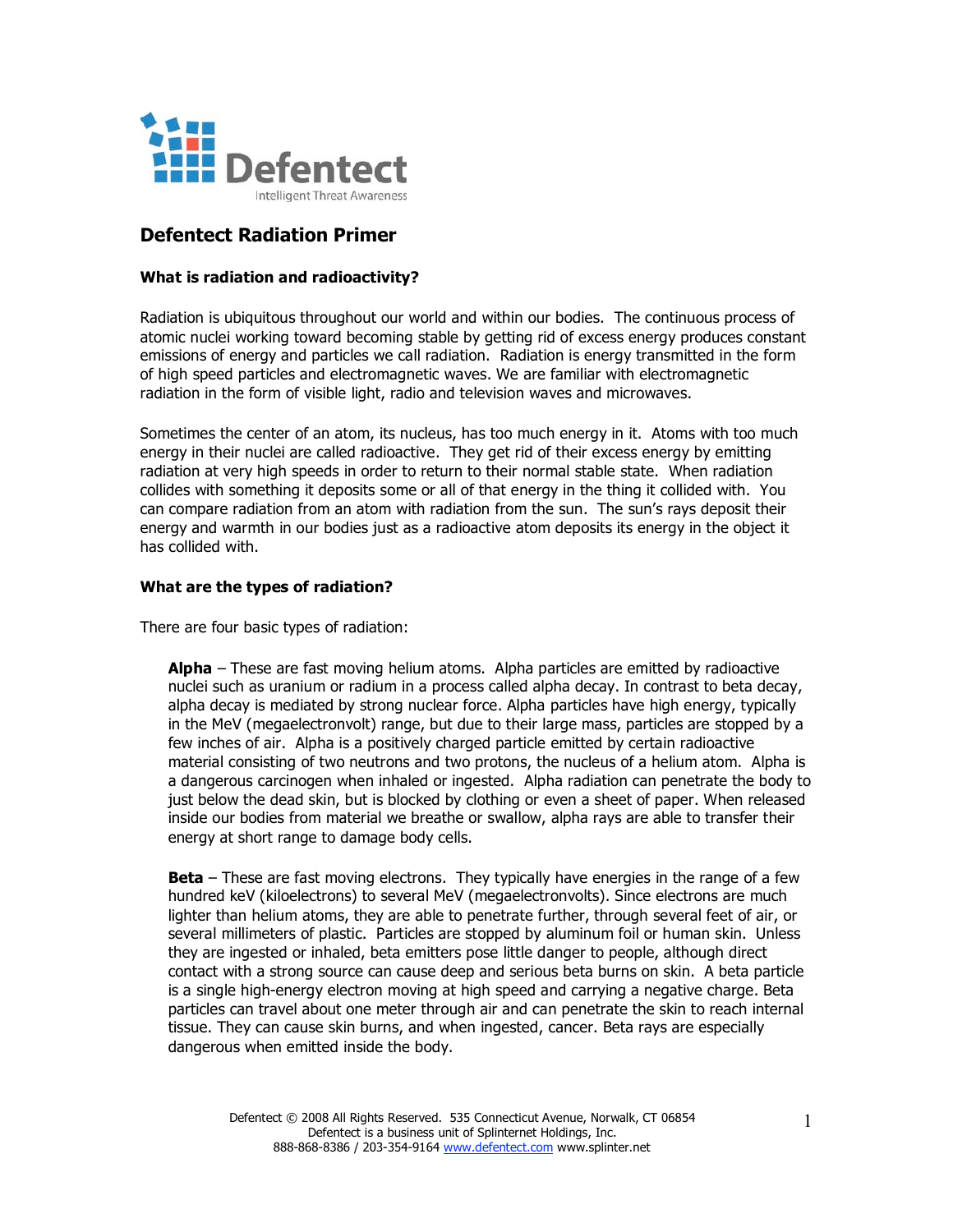**Gamma** – These are photons, just like light, except with much higher energy, typically from several keV to several MeV. Gamma rays are similar to X-Rays, but are much more powerful. The difference is in how they were produced. Depending on their energy, they can be stopped by a thin piece of aluminum foil, or they can penetrate several inches of lead. These particles go through many meters of air, a human being or many centimeters of lead shielding. Gamma rays are almost always emitted only after a nucleus decays. Gamma rays are electromagnetic waves or photons emitted from the nucleus (center) of an atom. They have no electrical charge and penetrate deeply into the body, or pass through it, creating ions as they collide with atoms along their path.

**Neutron** – Neutron radiation occurs when the nucleus of a heavy element like uranium decays into a lighter element and emits a neutron. Neutrons are the neutral particles that are normally contained in the nucleus of all atoms. In a nuclear reactor core or atom bomb, enough neutrons are released to split more uranium atoms, releasing more neutrons and creating a critical mass - a self sustaining reaction. In a nuclear weapon, the reaction is uncontrolled and leads to a massive explosion and burst of neutron radiation. In a nuclear reactor, the critical mass is 'moderated' or slowed, generating tremendous heat without actually exploding.

### **The nature of atoms**

All matter is made up of atoms, tiny bubbles of force. Atoms exist as point-like knots of condensed energy (the **nucleus**) surrounded by a cloud of **electrons**. The nucleus itself is normally composed of two kinds of particles: positively charged **protons** and uncharged **neutrons**. For an atom to be considered electrically neutral (to have no charge) it must have one negatively charged electron in the cloud to balance each positively charged proton in the nucleus. The number of neutrons, while affecting the mass of the atom, has no influence on electric charge.

Hydrogen, the simplest kind of atom, normally has no neutrons at all. It is simply a single proton coupled to one whirling electron. Carbon, a more complex element, contains six protons, six electrons, and between six and eight neutrons.

It's a common misconception that matter and energy are two different things. Albert Einstein introduced the notion that an atom is a tightly concentrated, meta-stable bundle of energy arising from the universal field. According to the theory, this energy can be liberated under certain circumstances, when an atom is split, for example, or when it fused with other particles to make a heavier element.

### **Radiation units and measurements**

#### **What is a "rem?"**

A rem (acronym for Roentgen Equivalent Man) is a unit or measurement of potential damage done by radiation. It is used to describe how much radiation energy is deposited in someone or something. A millirem is one thousandth  $(1/1,000)$  of a rem. A microrem is one millionth  $(1/1,000,000)$  of a rem. Every year, the average person is exposed to 360 millirem. This means we are exposed to about 1 millirem on a daily basis.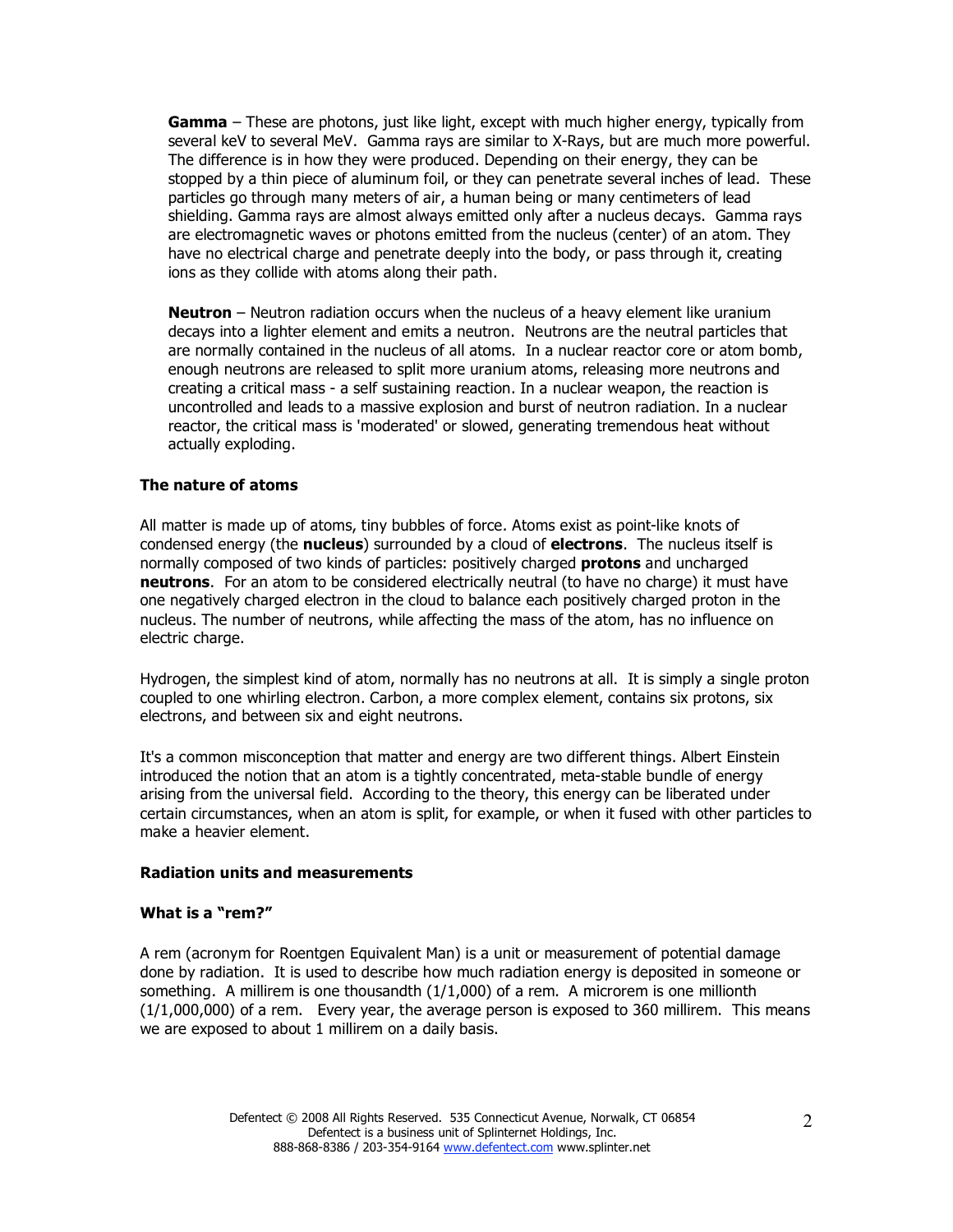# **What is a "rad?"**

Radiation Absorbed Dose is a unit measuring the quantity called absorbed dose. This is the amount of energy actually absorbed in some material. The difference between a rad and a rem is a rad is a measurement of radiation absorbed by materials, not the potential effect of the radiation. Rad can be used for any type of radiation, but it does not describe the biological effects of the different radiations.

# **What is a "roentgen?"**

A roentgen (R) describes the amount of gamma rays to which a target (e.g. fly, mouse, human, etc.) is exposed. The roentgen relates to the ability of X-rays and gamma rays to remove electrons from atoms in the air. One roentgen is equal to depositing enough energy in dry air to cause 2.58E-4 coulombs per kg.

# **What does the term "rate" mean?**

A rate is the amount of a particular unit of measurement that occurs over a specific time period. Millirems per hour is a dose rate, or the amount of energy deposited in a one hour period of time.

# **What is a "curie?"**

A curie is equivalent to the radiation from one gram of pure radium. The curie tells us how many radioactive atoms in a particular collection of atoms are giving off radiation. One curie (Ci) is the quantity of radioactive material that will have 37,000,000,000 transformations in one second. (1  $Ci = 3.7$  to the 10<sup>th</sup> power disintegrations per second or dps) A millicurie is one thousandth  $(1/1,000)$  of a curie. A microcurie is one millionth  $(1/1,000,000)$  of a curie. A picocurie is one trillionth (1/1,000,000,000) of a curie.

# **What is a "Becquerel?"**

A becquerel (Bq) is the Standard International derived unit of radioactivity, defined as the activity of a quantity of radioactive material in which one nucleus decays per second. It is named for Henri Becquerel who shared a Nobel Prize with Pierre and Marie Curie for their work in discovering radioactivity. Curie (Ci) is an older, non-SI unit of radioactivity. It is equivalent to  $3.70 \times 10^{10}$  disintegrations per second, which is approximately the amount of activity produced by 1 g of radium-226. Thus the curie is defined as  $3.7\times10^{10}$  becquerels or 37 GBq. Both the becquerel and curie tell us how many radioactive atoms in a particular collection of atoms are giving off radiation. The strength of a radioactive source is determined by how many nuclei decay each second. The modern unit is becquerel. One Bq is equal to one disintegration per second.

# **What is a "sievert?"**

A sievert (Sv) reflects the biological effects of radiation as opposed to the physical aspects, which are characterized by the absorbed dose, measured in grays. Named for Rolf Sievert, a Swedish medical physicist who researched the biological effects of radiation, the sievert is the unit for dose equivalent. The rem is the same, but is an older conventional unit used at an operational level in the United States.  $1 Sv = 100 rem.T$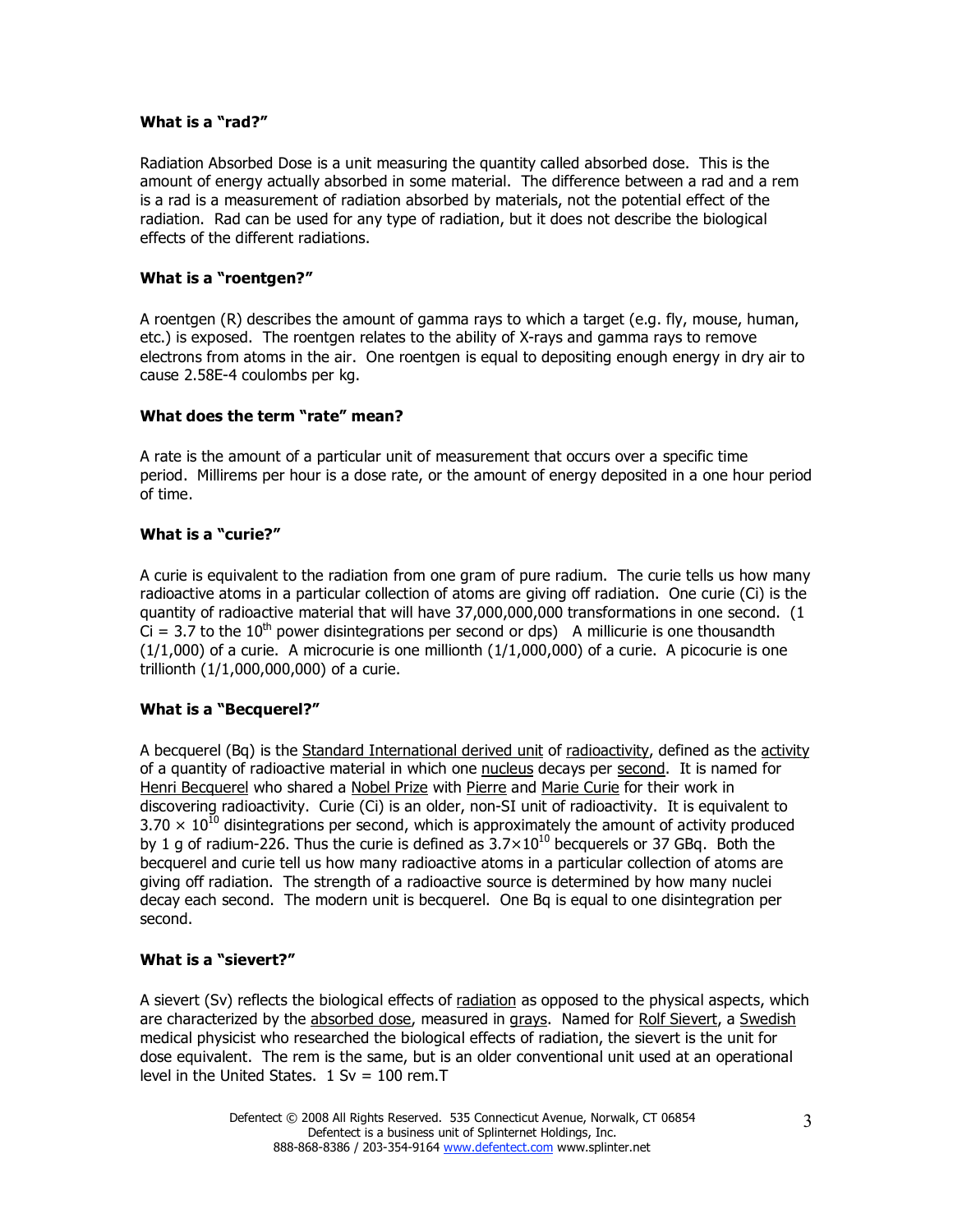# **How do you distinguish between "rems" and "curies"?**

Using the analogy of a wood burning fireplace, the amount of burning wood (fuel) in analogous to the number of "curies" of radioactive material. The amount of heat (energy) given off by the fireplace is analogous to the number of "rems" of radiation energy deposited in someone or something.

# **What is "keV" and "MeV"?**

A kiloelectron (keV) = 1,000 electron volts. 1 megaelectron volt (MeV) =  $1.60217646 \times 10^{-13}$ joules.

# **What is a "radioactive isotope"?**

A radioactive isotope has an unstable nucleus that stabilizes itself by emitting ionizing radiation. Not all isotopes are radioactive. Most naturally occurring elements are mixtures of several isotopes, and many of these are stable under normal conditions. Each isotope has its own electron volt or thumb print associated with it referring to the actual energy it gives off. A radioactive isotope is one of two or more atoms with the same number of protons but a different number of neutrons with a nuclear composition. It is an isotope having an unstable nucleus that decomposes spontaneously by emission of a nuclear electron or helium nucleus and radiation, thus achieving a stable nuclear composition.

Cesium-137 is, for example, a radioactive isotope of Cesium which is formed mainly by nuclear fission. It has a half-life of 30.23 years, and decays by pure beta decay to a meta-stable nuclear isomer of barium-137 (Ba-137m). Barium-137m has a half-life of 2.55 minutes and is responsible for all of the gamma ray emission. The ground state of barium-137 is stable.

# **What is a "half life"?**

The amount of time it takes for half of the atoms in a radioactive sample to decay.

Cesium-137, for example, has a half-life of 30.23 years. Uranium-238, the most prevalent isotope in uranium ore, has a half-life of about 4.5 billion years; that is, half the atoms in any sample will decay in that amount of time. Uranium-238 decays by alpha emission into thorium-234, which itself decays by beta emission to protactinium-234, which decays by beta emission to uranium-234, and so on. The various decay products, (sometimes referred to as "progeny" or "daughters") form a series starting at uranium-238.

After several more alpha and beta decays, the series ends with the stable isotope lead-206. The property of uranium important for nuclear weapons and nuclear power is its ability to fission, or split into two lighter fragments when bombarded with neutrons releasing energy in the process. Of the naturally occurring uranium isotopes, only uranium-235 can sustain a chain reaction -- a reaction in which each fission produces enough neutrons to trigger another, so that the fission process is maintained without any external source of neutrons. In contrast, uranium-238 cannot sustain a chain reaction, but it can be converted to plutonium-239, which can.

Plutonium-239, virtually nonexistent in nature, was used in the first atomic bomb tested July 16, 1945 and the one dropped on Nagasaki on August 9, 1945.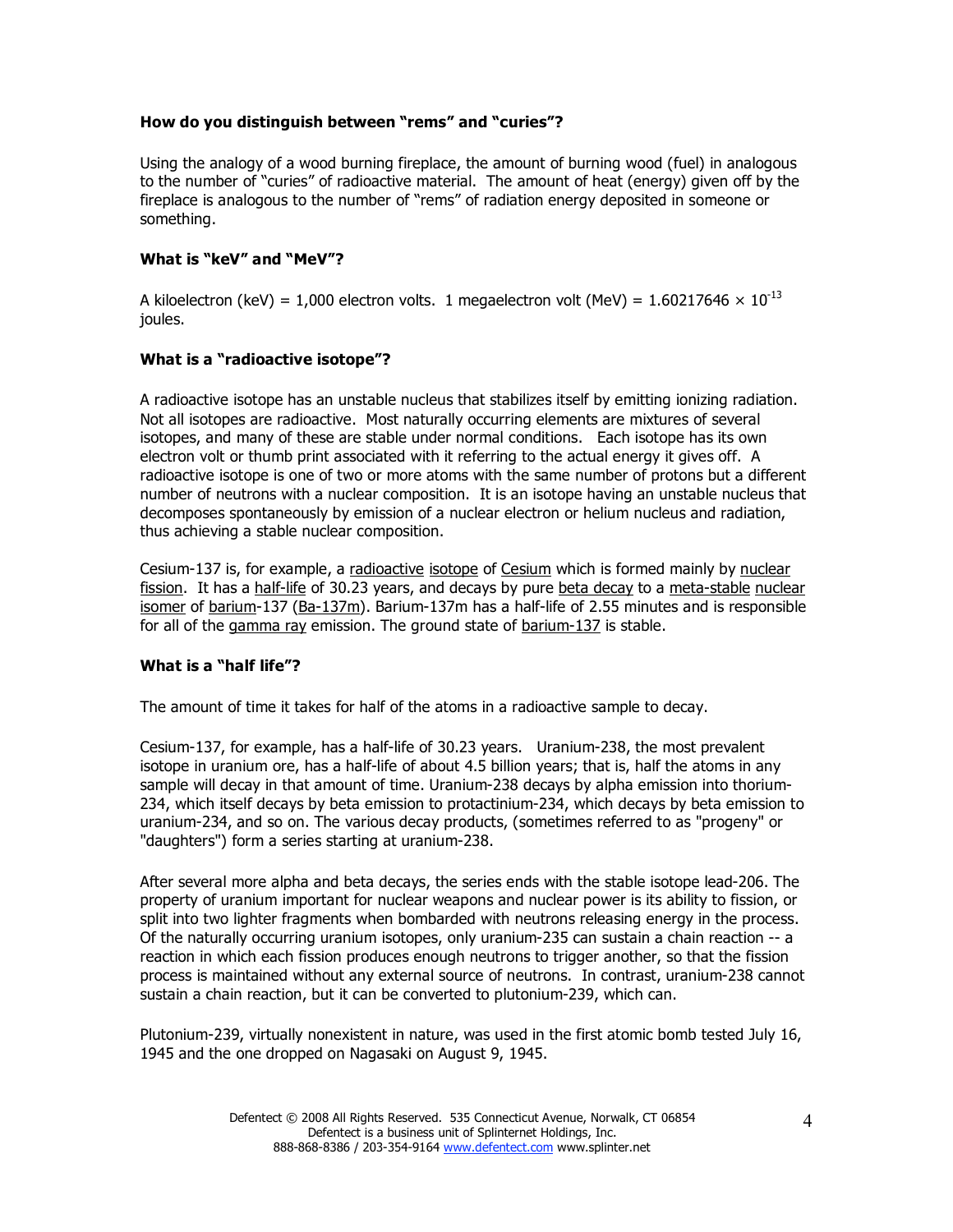### **What are atomic and mass numbers?**

Each element is commonly referred to as having an atomic number and a mass number. The atomic number is simply the number of protons in the nucleus, and the mass number is the combined total of protons and neutrons.

Elements are sometimes written in the following format:  $_{238}$ U or Uranium-238. The 238 is the mass number of the element.

Knowing that uranium has an atomic number of 92, you can calculate that it must also have 146 neutrons by subtracting 92 from 238. On the scale of atoms, this makes it a monster.

### **Is there radioactivity in the world around us?**

Yes. The earth, everyone and everything that has ever lived has always been radioactive.

A natural type of radiation is cosmic radiation given off by the sun and stars. Because some of the earth's atmosphere absorbs some of this radiation, people living at higher altitudes receive a greater dose than people at lower altitudes. For example, in Ohio the average resident receives a dose of about 40 millirem in one year from cosmic radiation. In Colorado, it is about 180 millirem in one year. Generally, for each 100-foot increase in altitude, there is an increased dose of one millirem per year.

Flying in an airplane increases our exposure to cosmic radiation. A coast-to-coast round trip flight gives us a dose of about four millirem.

Our TV's emit radiation. Most smoke detectors contain small amounts of radioactive material. The potassium found in bananas, P 40, is a radioactive element. While radiation can harm us, it plays an integral part in our lives.

Radioactivity is in the ground, the air, the buildings we live in, the food we eat, the water we drink. The average person in the U.S. receives a dose of about 360 millirem per year from natural sources of radioactivity.

It takes a short-term dose of well over 500,000 millirem to cause a fatality.

#### **Is there radioactivity in our bodies?**

During our lifetimes, our bodies harbor measurable amounts (billions) of radioactive atoms. About half of the radioactivity in our bodies comes from Potassium-40, a naturally radioactive form of potassium. Potassium is a vital nutrient.

We have about 120,000 picocuries of radioactivity in our bodies. These naturally occurring radioactive substances expose our bodies to about 25 millirem per year (mR/year).

# **What is the definition of a lethal dose (LD) of radiation?**

According to the United States Nuclear Regulatory Commission, it's the dose of radiation expected to cause death to 50 percent of an exposed population within 30 days (LD 50/30).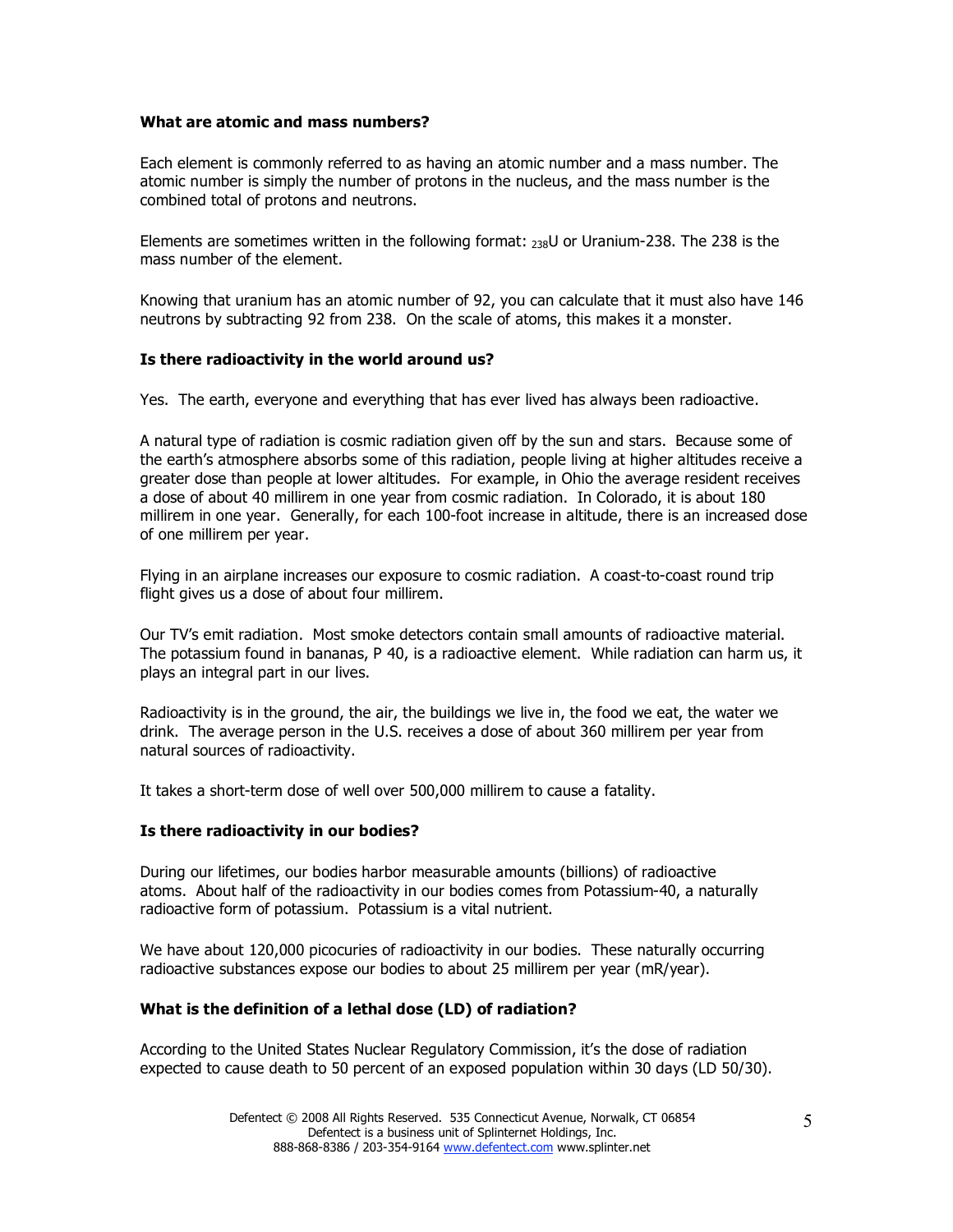Typically, the LD 50/30 is in a range from 400 to 450 rem (4 to 5 sieverts) received over a very short period.

The result of cell exposure to these microscopic explosions with the resultant sudden influx of random energy and ionization may be either cell death or cell alteration. The change or alteration can be temporary or permanent. It can leave the cell unable to replace itself. Radiation damage can cause the cell to produce a slightly different hormone or enzyme than it was originally designed to produce, still leaving it able to reproduce other cells capable of generating this same altered hormone or enzyme. In time there may be millions of such altered cells.

### **How does Defentect compensate for background radiation?**

Defentect's Gammatect Plus™ sensors automatically subtract naturally occurring predictive background radiation so even high count locations may be monitored. The adjustable threshold may be automatically set to 2 times background, or manually set as desired. Set in 'patient mode,' individuals undergoing medical treatments pass without triggering innocent alarms. GammaTect Plus™ sensors set in 'patient mode' won't alarm for isotopes below 500 keV (the measure of energy within an isotope).

### **Sources:**

http://www.iem-inc.com/primrite.html

http://www.nrc.gov/reading-rm/basic-ref/glossary/lethal-dose-ld.html

http://www.anawa.org.au/health/radiation.html

http://www-tech.mit.edu/Bulletins/Radiation/rad5.txt

# **See CHARTS ONE, TWO and THREE for more information on half life, radiation health effects and measurements.**

#### **CHART ONE**

**Source:** http://www.stevequayle.com/ARAN/rad.conversion.html

# **STANDARD INTERNATIONAL RADIATION MEASUREMENT UNITS: CONVERSION FACTORS**

#### **What's the Difference Between Roentgen, Rad and Rem Radiation Measurements?**

A: Since nuclear radiation affects people, we must be able to measure its presence. We also need to relate the amount of radiation received by the body to its physiological effects. Two terms used to relate the amount of radiation received by the body are exposure and dose. When you are exposed to radiation, your body absorbs a dose of radiation.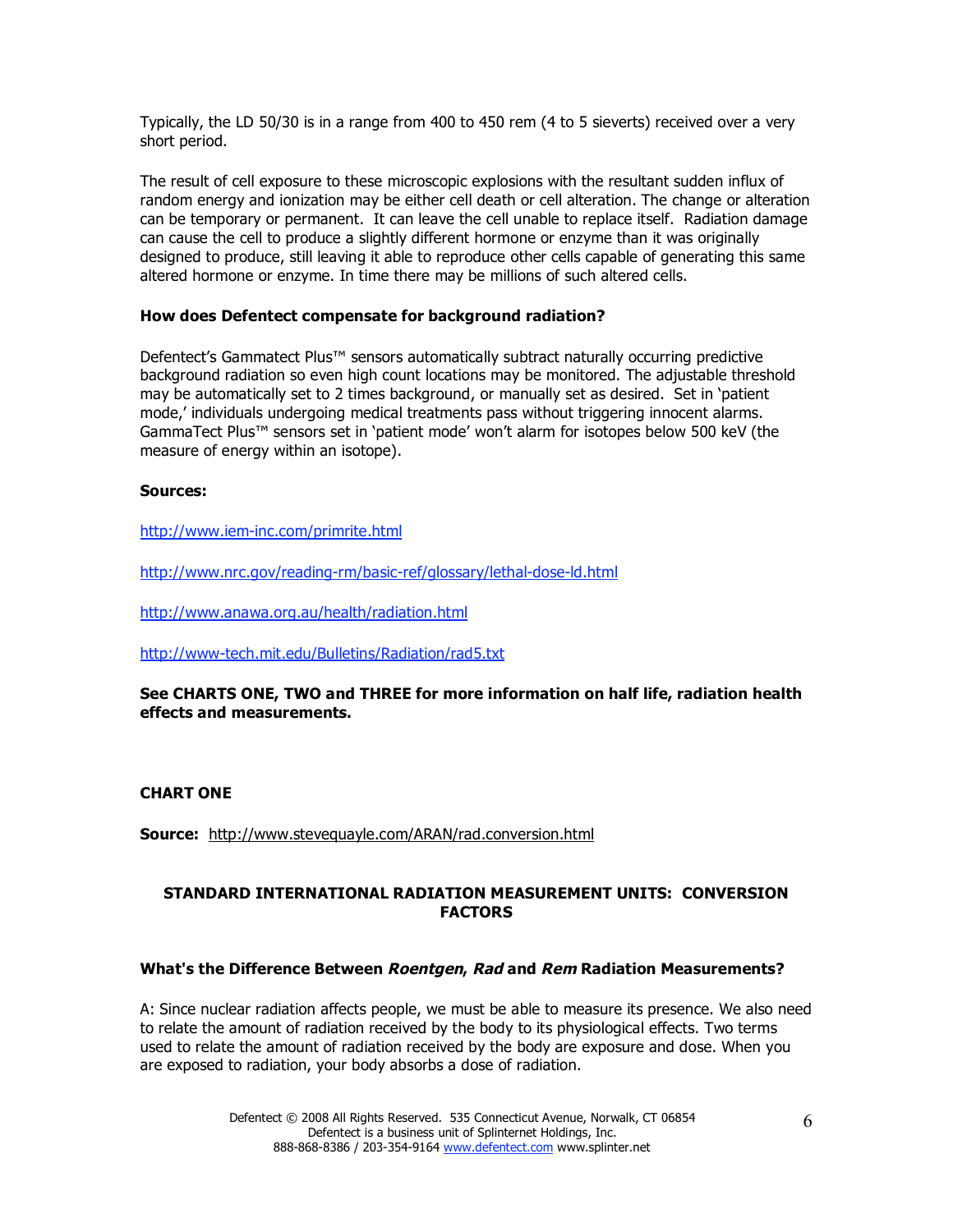As in most measurement quantities, certain units are used to properly express the measurement. For radiation measurements they are:

**\* Roentgen:** The roentgen measures the energy produced by gamma radiation in a cubic centimeter of air. It is usually abbreviated with the capital letter "R". A milliroentgen, or "mR", is equal to one one-thousandth of a roentgen. An exposure of 50 roentgens would be written "50 R".

**\* Rad:** Or, Radiation Absorbed Dose recognizes that different materials that receive the same exposure may not absorb the same amount of energy. A rad measures the amount of radiation energy transferred to some mass of material, typically humans. One roentgen of gamma radiation exposure results in about one rad of absorbed dose.

**\* Rem:** Or, Roentgen Equivalent Man is a unit that relates the dose of any radiation to the biological effect of that dose. To relate the absorbed dose of specific types of radiation to their biological effect, a "quality factor" must be multiplied by the dose in rad, which then shows the dose in rems. For gamma rays and beta particles, 1 rad of exposure results in 1 rem of dose.

**Other measurement terms:** Standard International (SI) units which may be used in place of the rem and the rad are the sievert (Sv) and the gray (Gy). These units are related as follows:  $1Sv = 100$  rem,  $1Gy = 100$  rad. Two other terms which refer to the rate of radioactive decay of a radioactive material are curie (Ci) and becquerel (Bq).

**Bottom Line:** Fortunately, cutting through the above confusion, for purposes of practical radiation protection in humans, most experts agree (including FEMA Emergency Management Institute) that Roentgen, Rad and Rem can all be considered equivalent. The exposure rates you'll usually see will be expressed simply in terms of roentgen (R) or milliroentgen (mR).

Source: http://www.radmeters4u.com/#1b

### **Other Radiation Measurements**

| 1 terabecquerel (TBq)     | $\sim$ | 27   | curie (Ci)              |
|---------------------------|--------|------|-------------------------|
|                           |        |      |                         |
| 1 gigabecquerel (GBq)     | $\sim$ | 27   | millicurie (mCi)        |
| 1 megabecquerel (MBq)     | $\sim$ | 27   | microcurie (µCi)        |
| 1 kilobecquerel (kBq)     | $\sim$ | 27   | nanocurie (nCi)         |
| 1 becquerel (Bq)          | $\sim$ | 27   | picocurie (pCi) = 1 dps |
| 1 curie (Ci)              | $\sim$ | 37   | gigabecquerel (GBq)     |
| 1 millicurie (mCi)        | $\sim$ | 37   | megabecquerel (MBq)     |
| 1 microcurie              | $\sim$ | 37   | kilobecquerel (kBq)     |
| 1 nanocurie (nCi)         | $\sim$ | 37   | becquerel (Bq)          |
| 1 picocurie (pCi)         | $\sim$ | 37   | millibecquerel (mBq)    |
| 1 Gray $(Gy)$             | $=$    | 100  | rad (rad)               |
| 1 milligray (mGy)         | $=$    | 100  | millirad (mrad)         |
| 1 microgray ( $\mu$ Gy)   | $=$    | 100  | microrad (µrad)         |
| 1 nanogray (nGy)          | $=$    | 100  | nanorad (nrad)          |
| 1 kilorad (krad)          | $=$    | 10   | gray (Gy)               |
| 1 rad (rad)               | $=$    | 10   | milligray (mGy)         |
| 1 millirad (mrad)         | $=$    | 10   | microgray $(\mu Gy)$    |
| 1 microrad (µrad)         | $=$    | 10   | nanogray (nGy)          |
| 1 coulomb/kg (C/kg)       | $\sim$ | 3876 | roentgen (R)            |
| 1 millicoulomb/kg (mC/kg) | $\sim$ | 3876 | milliroentgen (mR)      |

Defentect © 2008 All Rights Reserved. 535 Connecticut Avenue, Norwalk, CT 06854 Defentect is a business unit of Splinternet Holdings, Inc. 888-868-8386 / 203-354-9164 www.defentect.com www.splinter.net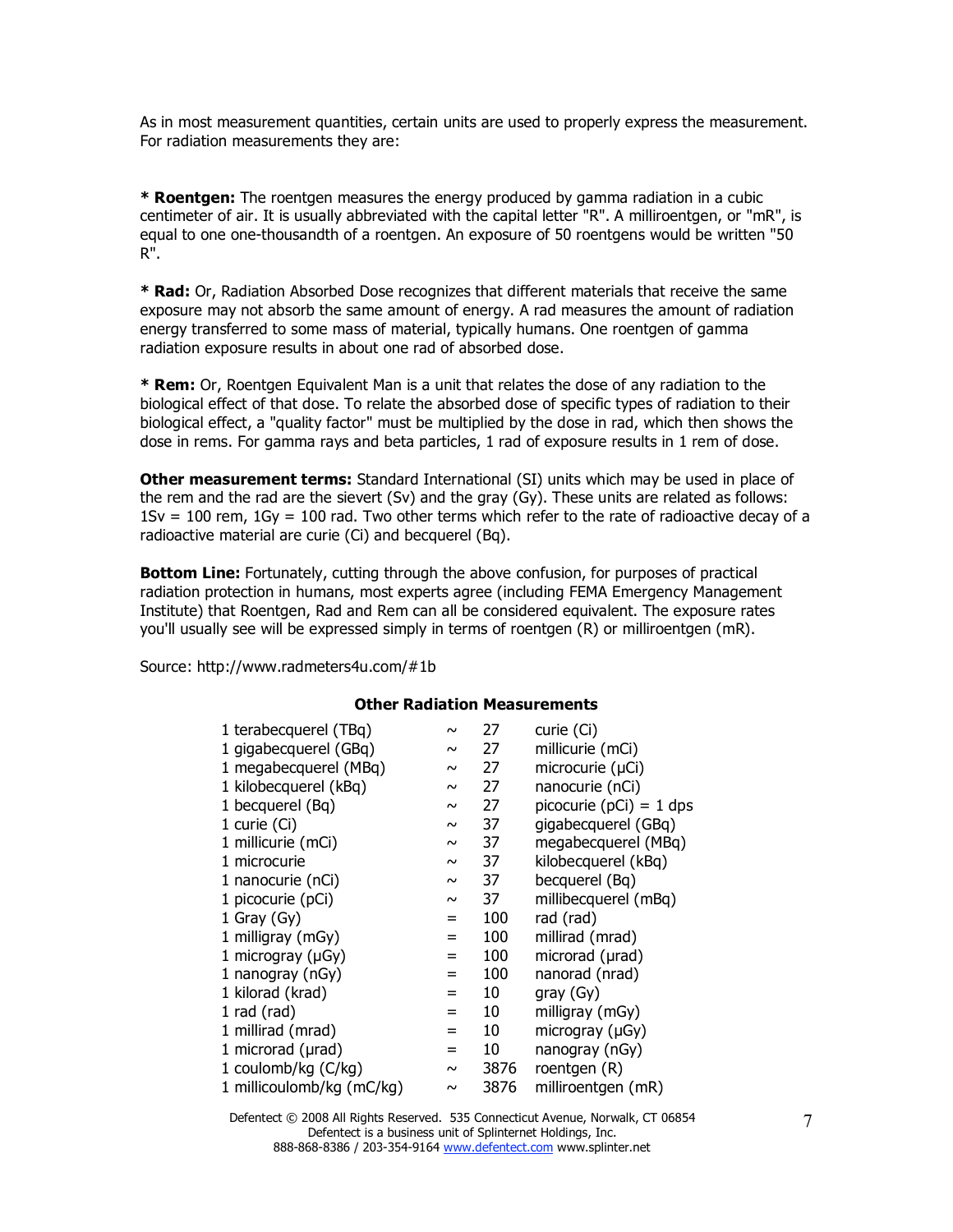| $\sim$ | 3876 | microroentgen $(\mu R)$ |
|--------|------|-------------------------|
| $\sim$ | 3876 | nanoroentgen (nR)       |
| $\sim$ | 258  | millicoulomb/kg (mC/kg) |
| $\sim$ | 258  | microcoulomb/kg (µC/kg) |
| $\sim$ | 258  | nanocoulomb/kg (nC/kg)  |
| $\sim$ | 258  | picocoulomb/kg (pC/kg)  |
| $=$    | 100  | rem (rem)               |
| =      | 100  | millirem (mrem)         |
| =      | 100  | microrem (µrem)         |
| =      | 10   | sievert (Sv)            |
| =      | 10   | millisievert (mSv)      |
|        | 10   | microsievert (µSv)      |
|        |      |                         |

# **CHART TWO**

**Source:** http://www.ccohs.ca/oshanswers/phys\_agents/ionizing.html

### **What is ionizing radiation?**

Ionizing radiation is radiation that has enough energy to remove electrons from atoms or molecules (groups of atoms) when it passes through or collides with some material. The loss of an electron with its negative charge causes the atom (or molecule) to become positively charged. The loss (or gain) of an electron is called ionization and a charged atom (or molecule) is called an ion.

#### **What are some examples of ionizing radiation?**

Forms of ionizing radiation include:

- Gamma rays
- X rays
- Alpha particles
- Beta particles
- Neutrons

X rays refer to a kind of electromagnetic radiation generated when a strong electron beam bombards metal inside a glass tube. The frequency of this radiation is very high - 0.3 to 30 Ehz (exahertz or million gigahertz). By comparison FM radio stations transmit at frequencies around 100 MHz (megahertz) or 0.1 Ghz (gigahertz).

Some compounds like uranium are radioactive and give off radiation when the nucleus breaks down or disintegrates. The three kinds of radiation generated by radioactive materials or sources are alpha particles, beta particles and gamma rays.

#### **What properties are considered when ionizing radiation is measured?**

Ionizing radiation is measured in terms of: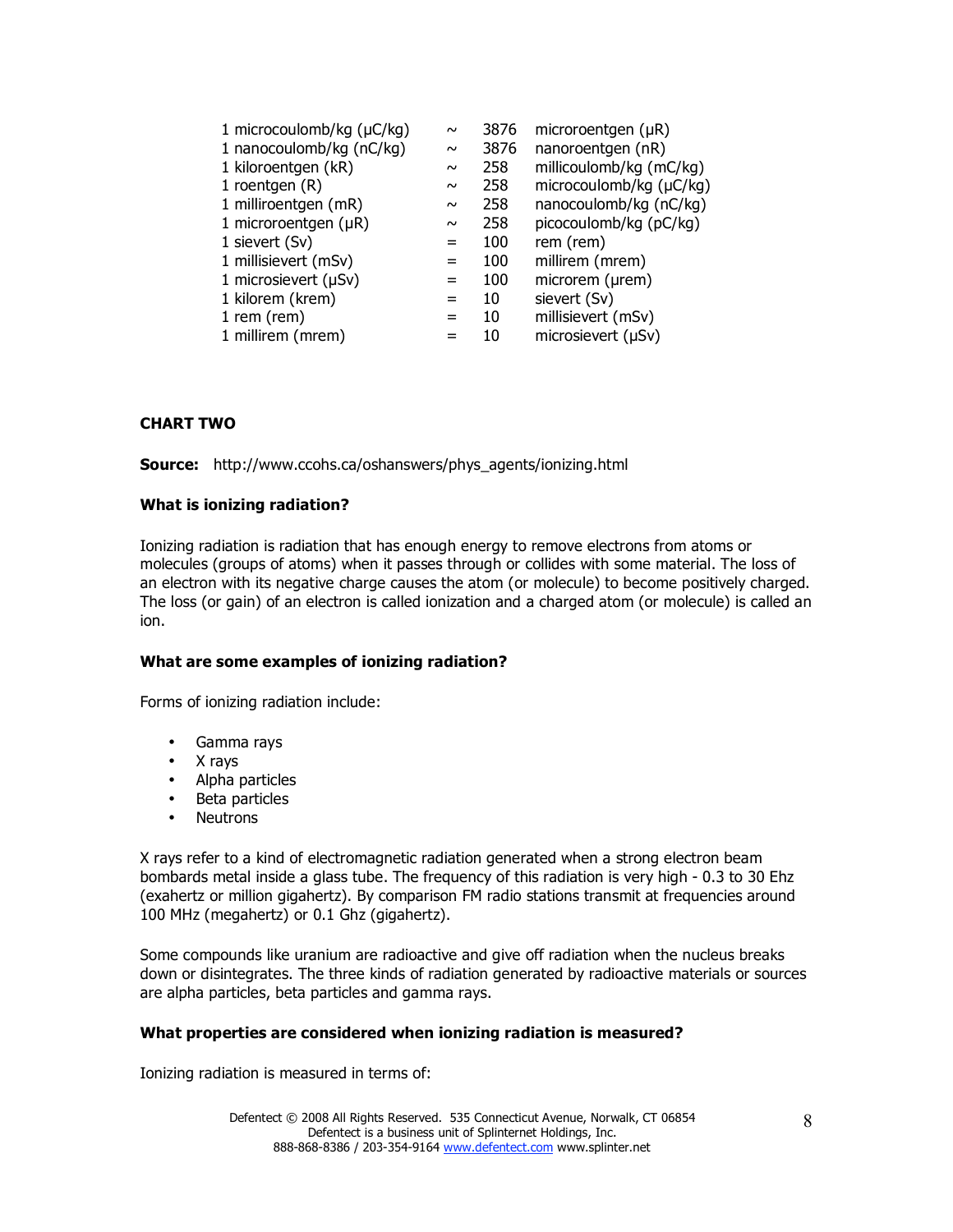- the strength or radioactivity of the radiation source,
- the energy of the radiation,
- the level of radiation in the environment, and
- the radiation dose or the amount of radiation energy absorbed by the human body.

From the point of view of occupational exposure, the radiation dose is the most important measure. Occupational exposure limits like the ACGIH TLVs are given in terms of the permitted maximum dose. The risk of radiation-induced diseases depends on the total radiation dose that a person receives over time.

### **What units are used for measuring radioactivity?**

Radioactivity or the strength of radioactive source is measured in units of becquerel (Bq).

1 Bq = 1 event of radiation emission per second.

One becquerel is an extremely small amount of radioactivity. Commonly used multiples of the Bq unit are kBq (kilobecquerel), MBq (megabecquerel), and GBq (gigabecquerel).

1 kBq = 1000 Bq, 1 MBq = 1000 kBq, 1 GBq = 1000 MBq.

An old and still popular unit of measuring radioactivity is the curie (Ci).

 $1$  Ci = 37 GBq = 37000 MBq.

One curie is a large amount of radioactivity. Commonly used subunits are mCi (millicurie), µCi (microcurie), nCi (nanocurie), and pCi (picocurie).

1 Ci = 1000 mCi; 1 mCi = 1000 µCi; 1 µCi = 1000 nCi; 1 nCi = 1000 pCi.

Another useful conversion formula is:

1 Bq =  $27$  pCi.

Becquerel (Bq) or Curie (Ci) is a measure of the rate (not energy) of radiation emission from a source.

#### **What does half-life mean when people talk about radioactivity?**

Radiation intensity from a radioactive source diminishes with time as more and more radioactive atoms decay and become stable atoms. Half-life is the time after which the radiation intensity is reduced by half. This happens because half of the radioactive atoms will have decayed in one half-life period. For example a 50 Bq radioactive source will become a 25 Bq radioactive source after one half-life.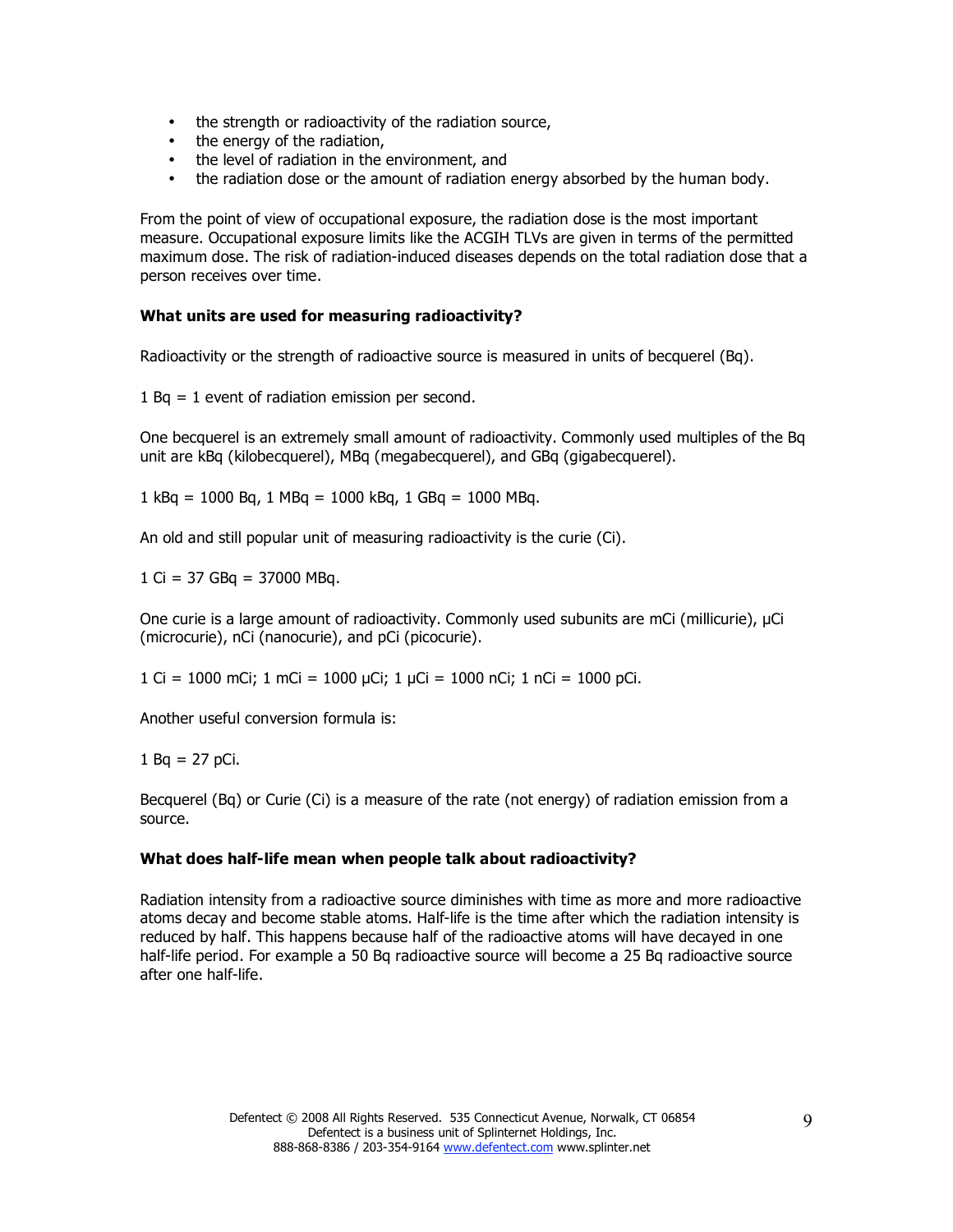| Table 1<br><b>Radioactive Decay</b>     |                                           |  |  |
|-----------------------------------------|-------------------------------------------|--|--|
| <b>Number of half-</b><br>lives elapsed | <b>Percent radioactivity</b><br>remaining |  |  |
| n                                       | 100                                       |  |  |
| 1                                       | 50                                        |  |  |
| $\mathcal{P}$                           | 25                                        |  |  |
| 3                                       | 12.55                                     |  |  |
| 4                                       | 6.25                                      |  |  |
| 5                                       | 3.125                                     |  |  |

Half-lives widely differ from one radioactive material to another and range from a fraction of a second to millions of years.

#### **What units are used for measuring radiation energy?**

The energy of ionizing radiation is measured in electronvolts (eV). One electronvolt is an extremely small amount of energy. Commonly used multiple units are kiloelectron (keV) and megaelectronvolt (MeV).

6,200 billion MeV =  $1$  joule

1 joule per second  $= 1$  watt

1 keV = 1000 eV, 1 MeV = 1000 keV

Watt is a unit of power, which is the equivalent of energy (or work) per unit time (e.g., minute, hour).

#### **What units are used for measuring radiation exposure?**

X-ray and gamma-ray exposure is often expressed in units of roentgen (R). The roentgen (R) unit refers to the amount of ionization present in the air. One roentgen of gamma- or x-ray exposure produces approximately 1 rad (0.01 gray) tissue dose (see next section for definitions of gray (Gy) and rad units of dose).

Another unit of measuring gamma ray intensity in the air is "air dose or absorbed dose rate in the air" in grays per hour (Gy/h) units. This unit is used to express gamma ray intensity in the air from radioactive materials in the earth and in the atmosphere.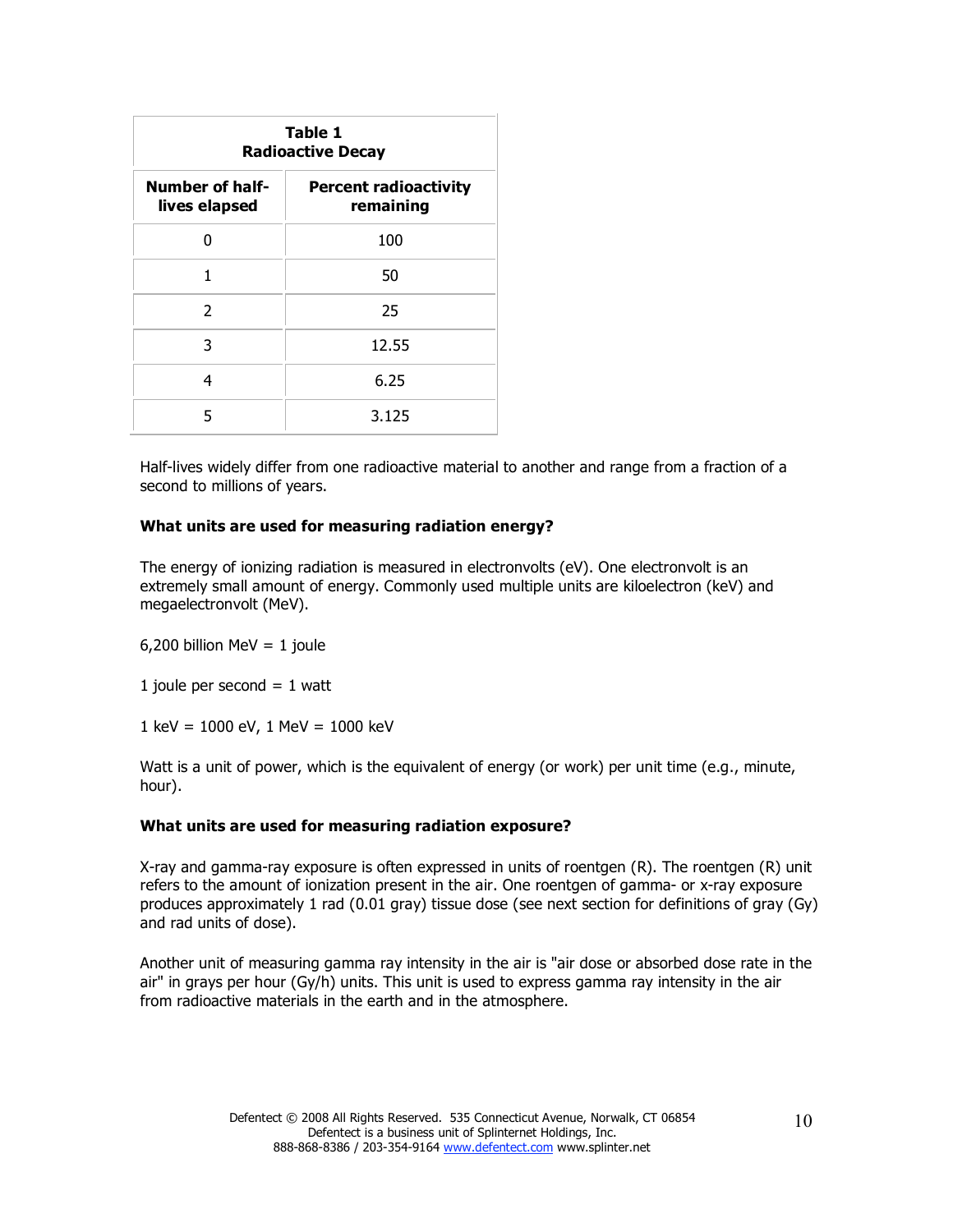### **What units are used for measuring radiation dose?**

When ionizing radiation interacts with the human body, it gives its energy to the body tissues. The amount of energy absorbed per unit weight of the organ or tissue is called absorbed dose and is expressed in units of gray (Gy). One gray dose is equivalent to one joule radiation energy absorbed per kilogram of organ or tissue weight. Rad is the old and still used unit of absorbed dose. One gray is equivalent to 100 rads.

### $1$  Gy = 100 rads

Equal doses of all types of ionizing radiation are not equally harmful. Alpha particles produce greater harm than do beta particles, gamma rays and x rays for a given absorbed dose. To account for this difference, radiation dose is expressed as *equivalent dose* in units of sievert (Sv). The dose in Sv is equal to "absorbed dose" multiplied by a "radiation weighting factor" ( $W_R$  - see Table 2 below). Prior to 1990, this weighting factor was referred to as Quality Factor (QF).

| Table 2<br><b>Recommended Radiation Weighting Factors</b>                                                         |                                   |  |  |
|-------------------------------------------------------------------------------------------------------------------|-----------------------------------|--|--|
| <b>Type and energy range</b>                                                                                      | Radiation weighting<br>factor, WR |  |  |
| Gamma rays and x rays                                                                                             | 1                                 |  |  |
| Beta particles                                                                                                    | 1                                 |  |  |
| Neutrons, energy<br>$< 10$ keV<br>$>10$ keV to $100$ keV<br>> 100 keV to 2 MeV<br>$> 2$ MeV to 20 MeV<br>> 20 MeV | 5<br>10<br>20<br>10<br>5          |  |  |
| Alpha particles                                                                                                   | 20                                |  |  |

Equivalent dose is often referred to simply as "dose" in every day use of radiation terminology. The old unit of "dose equivalent" or "dose" was rem.

Dose in Sv = Absorbed Dose in Gy x radiation weighting factor (WR)

Dose in rem  $=$  Dose in rad x QF

 $1 Sv = 100 rem$ 

 $1$  rem = 10 mSv (millisievert = one thousandth of a sievert)

- 1 Gy air dose equivalent to 0.7 Sv tissue dose (UNSEAR 1988 Report p.57)
- 1 R (roentgen) exposure is approximately equivalent to 10 mSv tissue dose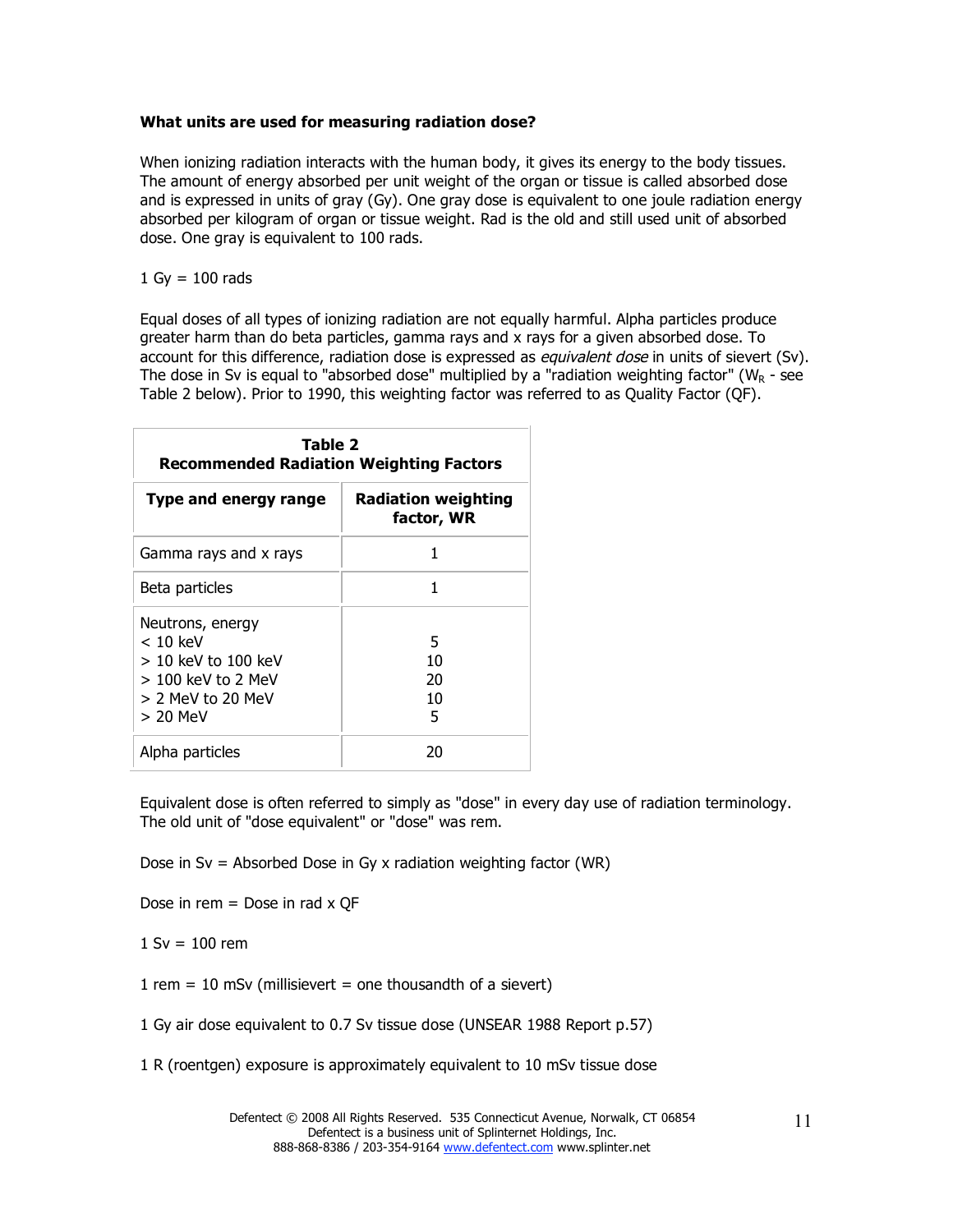# **What effects do different doses of radiation have on people?**

One sievert is a large dose. The recommended TLV is average annual dose of 0.05 Sv (50 mSv).

The effects of being exposed to large doses of radiation at one time (acute exposure) vary with the dose. Here are some examples:

10 Sv - Risk of death within days or weeks

1 Sv - Risk of cancer later in life (5 in 100)

100 mSv - Risk of cancer later in life (5 in 1000)

50 mSv - TLV for annual dose for radiation workers in any one year

20 mSv - TLV for annual average dose, averaged over five years

### **What are the limits of exposure to radiation?**

The Threshold Limit Values (TLVs) published by the ACGIH (American Conference of Governmental Industrial Hygienists) are used in many jurisdictions occupational exposure limits or guidelines:

20 mSv - TLV for average annual dose for radiation workers, averaged over five years

1 mSv - Recommended annual dose limit for general public (ICRP - International Commission on Radiological Protection).

#### **What is the relationship between metric (SI) units and non-metric units?**

Table 3 shows SI units (International System of Units or Système Internationale d'unités), the corresponding non-SI units, their symbols, and the conversion factors.

| Table 3<br><b>Units of Radioactivity and Radiation Dose</b> |                    |                    |                                                                                              |  |
|-------------------------------------------------------------|--------------------|--------------------|----------------------------------------------------------------------------------------------|--|
| Quantity                                                    | SI unit and symbol | <b>Non-SI unit</b> | <b>Conversion factor</b>                                                                     |  |
| Radioactivity                                               | becquerel, Bq      | curie, Ci          | 1 Ci = $3.7 \times 10^{10}$ Bq<br>$=$ 37 Gigabecquerels (GBq)<br>$1 Bq = 27$ picocurie (pCi) |  |
| Absorbed dose                                               | gray, Gy           | rad                | 1 rad = $0.01$ Gy                                                                            |  |
| "Dose"<br>(Equivalent dose)                                 | sievert, Sv        | rem                | 1 rem = $0.01$ Sv<br>1 rem = $10 \text{ mSv}$                                                |  |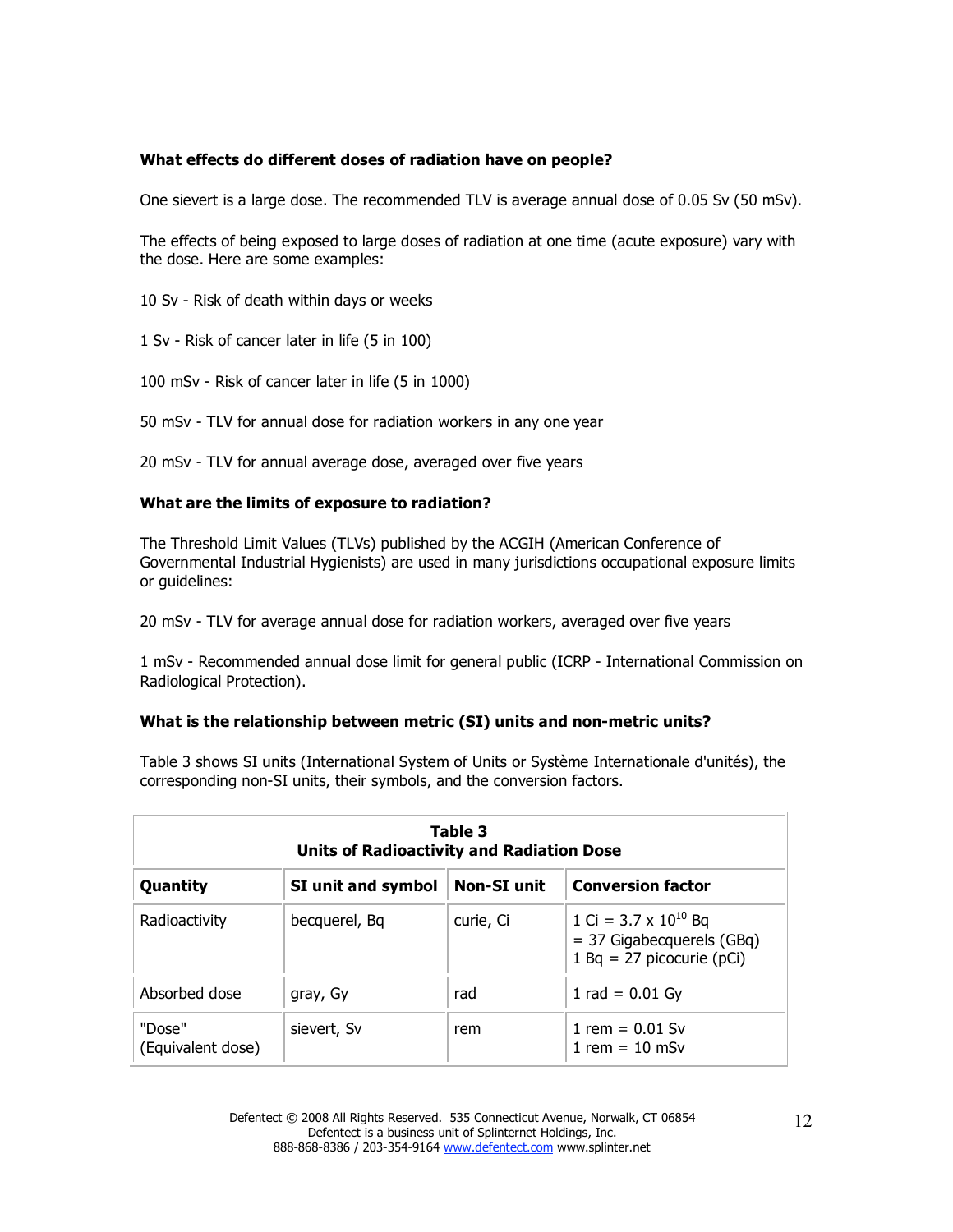### **What is a "committed dose"?**

When a radioactive material gets in the body by inhalation or ingestion, the radiation dose constantly accumulates in an organ or a tissue. The total dose accumulated during the 50 years following the intake is called the committed dose. The quantity of committed dose depends on the amount of ingested radioactive material and the time it stays inside the body.

### **What is an "effective dose"?**

The effective dose is the sum of weighted equivalent doses in all the organs and tissues of the body.

Effective dose = sum of [organ doses x tissue weighting factor]

Tissue weighting factors (Table 4) represent relative sensitivity of organs for developing cancer.

| <b>Table 4</b><br><b>Tissue Weighting Factors for Individual Tissues and Organs</b> |                                        |  |  |
|-------------------------------------------------------------------------------------|----------------------------------------|--|--|
| <b>Tissue or Organ</b>                                                              | <b>Tissue Weighting Factor</b><br>(WT) |  |  |
| Gonads (testes or ovaries)                                                          | 0.20                                   |  |  |
| Red bone marrow                                                                     | 0.12                                   |  |  |
| Colon                                                                               | 0.12                                   |  |  |
| Lung                                                                                | 0.12                                   |  |  |
| Stomach                                                                             | 0.12                                   |  |  |
| <b>Bladder</b>                                                                      | 0.05                                   |  |  |
| <b>Breast</b>                                                                       | 0.05                                   |  |  |
| Liver                                                                               | 0.05                                   |  |  |
| Oesophagus                                                                          | 0.05                                   |  |  |
| Thyroid gland                                                                       | 0.05                                   |  |  |
| Skin                                                                                | 0.01                                   |  |  |
| Bone surfaces                                                                       | 0.01                                   |  |  |
| Remainder**                                                                         | 0.05                                   |  |  |
| Whole body                                                                          | 1.00                                   |  |  |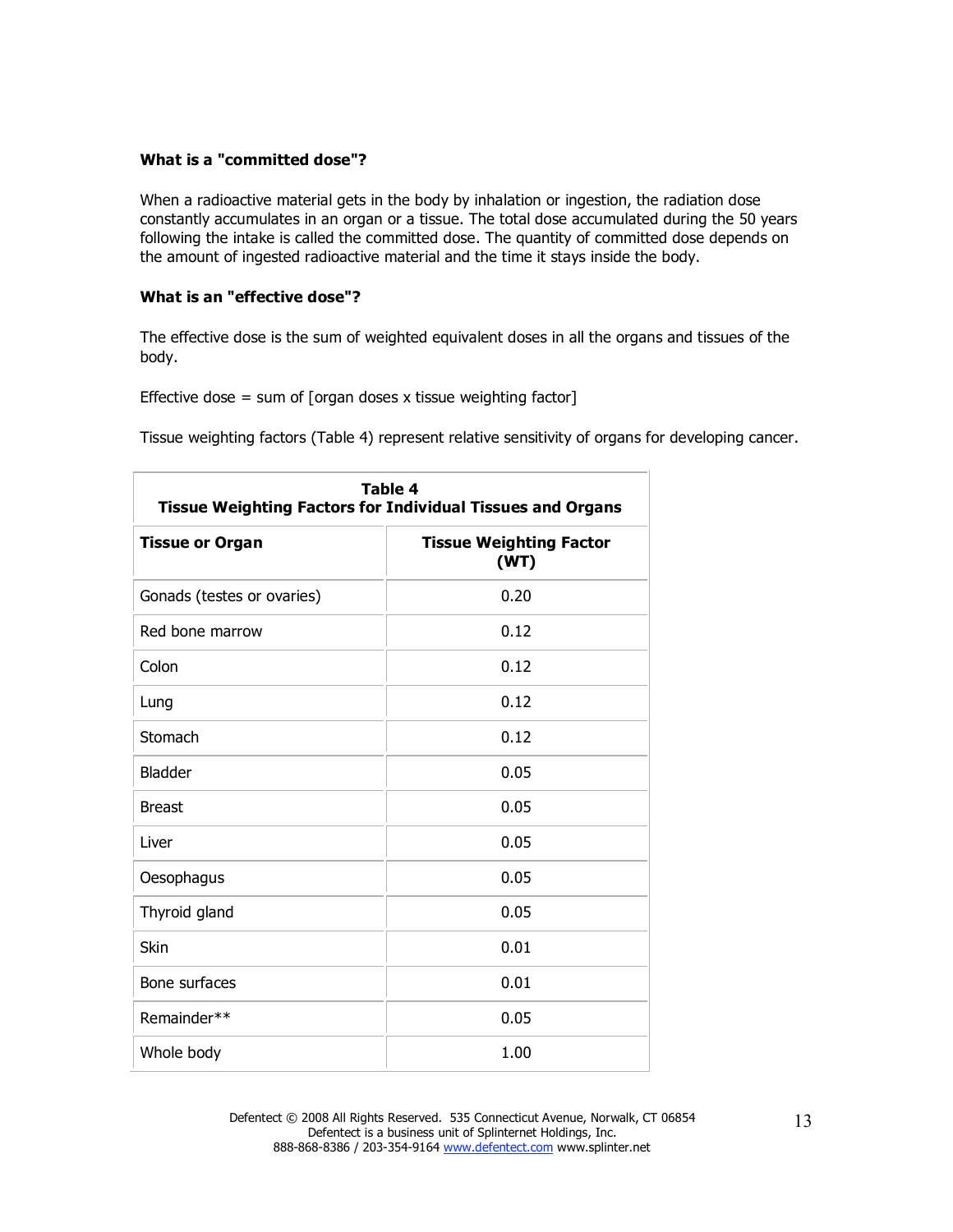\*\* The remainder is composed of the following additional tissues and organs: adrenal, brain, upper large intestine, small intestine, kidney, muscle, pancreas, spleen, thymus and uterus.

# **What are "working level" and "working level month"?**

In underground uranium mines, as well in some other mines, radiation exposure occurs mainly due to airborne radon gas and its solid short-lived decay products, called radon daughters or radon progeny. Radon daughters enter the body with the inhaled air. The alpha particle dose to the lungs depends on the concentration of radon gas and radon daughters in the air.

The concentration of radon gas is measured in units of picocuries per litre (pCi/L) or becquerels per cubic metre (Bq/m3) of ambient air. The concentration of radon daughters is measured in working level (WL) units this is a measure of the concentration of potential alpha particles per litre of air.

The worker's exposure to radon daughters is expressed in units of Working Level Months (WLM). One WLM is equivalent to 1 WL exposure for 170 hours.

- 1 WL = 130,000 MeV alpha energy per litre air
	- = 20.8  $\mu$ J (microjoules) alpha energy per cubic meter (m<sup>3</sup>) air

WLM = Working Level Month

= 1 WL exposure for 170 hours

Often people use the concentration of radon gas (pCi/L) in the air to estimate the WL level of radon daughters. Such estimates are subject to error because the ratio of radon to its decay products (radon daughters) is not constant.

Equilibrium factor is ratio of the activity of all the short-lived radon daughters to the activity of the parent radon gas. Equilibrium factor is 1 when both are equal. Radon daughter activities are usually less than the radon activity and hence the equilibrium factor is usually less than 1.

# **Conversion of radon exposure units (equilibrium factor = 0.40**)

1 WLM =  $3.54$  mJ-h/m<sup>3</sup>

1 MBq-h/m<sup>3</sup> = 2.22 mJ-h/m<sup>3</sup>

 $1 \text{ MBq-h/m}^3 = 0.628 \text{ WLM}$ 

# **Annual exposure from measured radon concentration**

# **(A) At home : assuming 7,000 hours spent indoors per year**

 $1$  Bq/m<sup>3</sup> = 0.0156 mJ-h/m<sup>3</sup>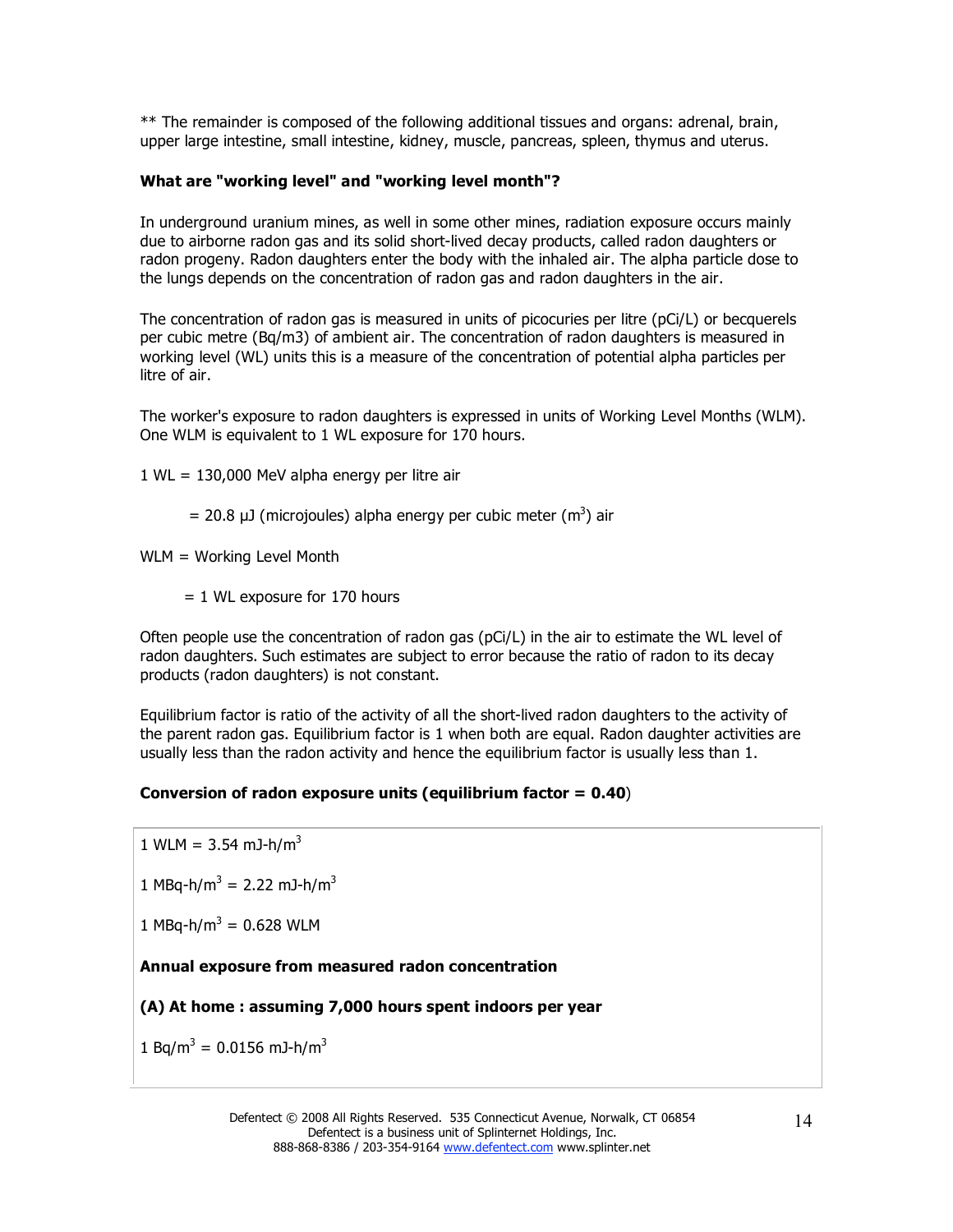$1$  Bq/m<sup>3</sup> = 0.0044 WLM  $1$  WLM = 4 mSv 1 mJ-h/m<sup>3</sup> = 1.1 mSv **(B) At work : assuming 2,000 hours work per year**   $1$  Bq/m<sup>3</sup> = 0.00445 mJ-h/m<sup>3</sup> = 0.00126 WLM 1 mJ-h/m<sup>3</sup> = 1.4 mSv  $1$  WLM = 5 mSv

Source: ICRP Publication 65, Protection Against Radon at Home and at Work

mJ-h/m<sup>3</sup> = millijoule hours/per cubic metre

 $MBq-h/m^3$  = megabecquerel hours per cubic meter

Joule is unit of energy

 $1 J = 1$  Watt-second = Energy delivered in one second by a 1 Watt power source

1 calorie =  $4.2$  J

 $MBq/m^3$  = megabecquerel per cubic metre

WLM = Working Level Months

# **CHART THREE**

**Source:** http://users.rcn.com/jkimball.ma.ultranet/BiologyPages/R/Radiation.html

# **Radiation**

For biologists, the most significant forms of radiation are light, heat, and ionizing radiation. Ionizing radiation can penetrate cells and create ions in the cell contents. These, in turn, can cause permanent alterations in DNA; that is, **mutations**.

Ionizing radiation includes:

- X rays
- gamma rays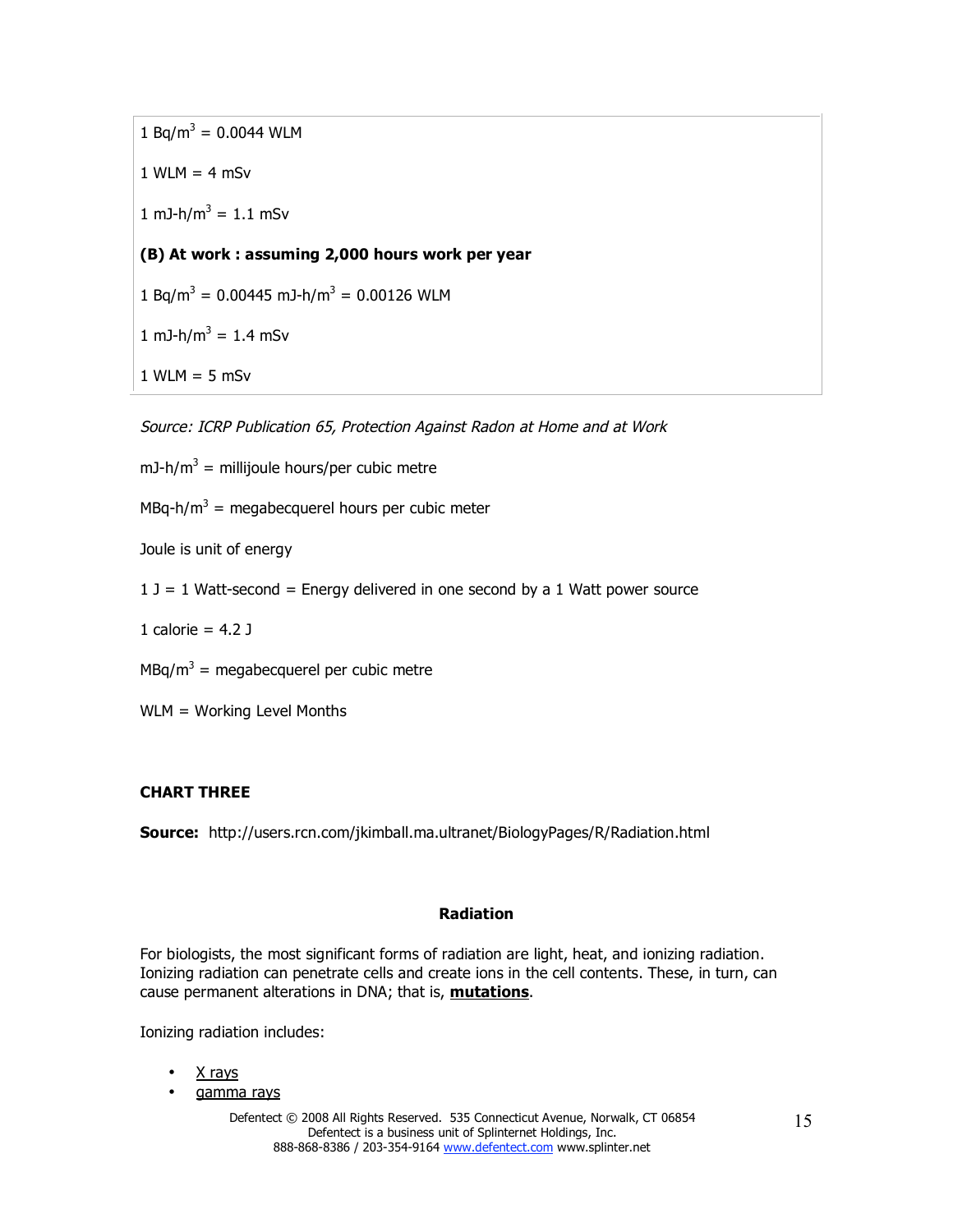- neutrons
- electrons ("beta" particles)
- alpha particles (helium nuclei)

#### **Units of measurement**

#### **rad**

The rad represents a certain dose of energy absorbed by 1 gram of tissue. It is a unit of concentration. So if we could uniformly expose the entire body to radiation, the number of rads received would be the same whether we were speaking of a single cell, an organ (e.g., an ovary) or the entire body (just as the concentration of salt in sea water is the same whether we consider a cupful or an entire ocean).

#### **rem**

Some forms of radiation are more efficient than others transferring their energy to the cell. To have a level playing field, it is convenient to multiply the dose in rads by a quality factor (Q) for each type of radiation. The resulting unit is the rem ("roentgen-equivalent man"). Thus, rem = rad x Q. X rays and gamma rays have a Q about 1, so the absorbed dose in rads is the same number in rems. Neutrons have a Q of about 5 and alpha particles have a Q of about 20. An absorbed dose of, say, 1 rad of these is equivalent to 5 rem and 20 rem respectively.

# **The sievert (Sv) and gray (Gy)**

Despite the years of high-quality research reported in rems and millirems (mrem,  $10^{-3}$  rem), the International Commission on Radiation Units and Measurements wants us to give up the rad in favor of the gray (Gy), a unit 100 times larger. Similarly, the rem is to be replaced by the sievert (Sv), again so that 100 rem = 1 Sv. Unfortunately, the rad and rem were already a little large to work with (why the table below is expressed in millirems) and converting to grays and sieverts makes the problem worse. Happily, many workers continue to use the rad and rem, and so shall we. In fact, I will try to express all radiation doses in a single unit, the millirem.

| An assortment of typical radiation doses (in mrem)                                                        |           |
|-----------------------------------------------------------------------------------------------------------|-----------|
| Used to destroy the bone marrow in preparation for a marrow transplant (given over<br>several days)       | 1,000,000 |
| Approximate lethal dose ( $"LD_{50}"$ ) if no treatment and given to the entire body in a<br>short period | 450,000   |
| Causes radiation sickness (when absorbed in a short period)                                               | >100,000  |
| Increase in lifetime dose to most heavily exposed people living near Chernobyl                            | 43,000    |
| Average annual dose (excluding natural background) for medical X-ray technicians                          | 320       |
| Maximum permissible annual dose (excluding natural background and medical<br>exposure) to general public  | 170       |
| Natural background, Boston, MA, USA (per year)(excluding radon)                                           | 102       |
| Natural background, Denver, CO, USA, (per year)(excluding radon)                                          | 180       |
| Additional annual dose if you live in a brick rather than a wood house                                    | 7         |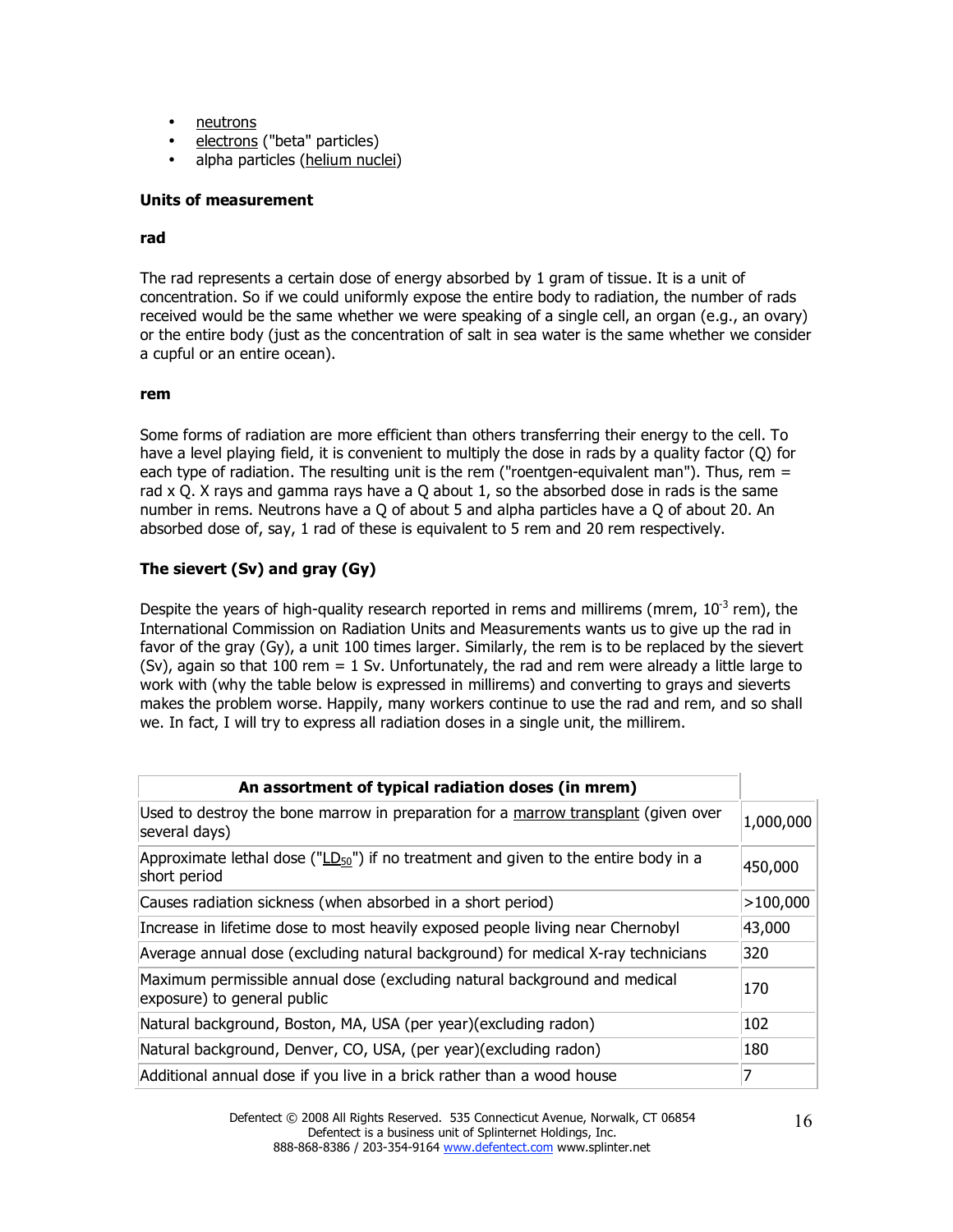| Annual dose in some houses in Ramsar, Iran                                                                          | >13,000     |
|---------------------------------------------------------------------------------------------------------------------|-------------|
| Average dose to person living within 10 miles of Three-Mile Island (TMI) caused by<br>the accident of 28 March 1979 | 8           |
| Most heavily exposed person (a fisherman) near TMI                                                                  | < 100       |
| Approximate dose received by a person spending 1 year at the fence surrounding a<br>nuclear power station           | $0.1 - 0.6$ |
| Average dose to each person in the U.S. population from nuclear power plants (per<br>year)                          | 0.002       |
| Received by the bone marrow during a set of dental x rays*                                                          | 9.4         |
| Annual dose to the gonads from TV sets                                                                              | $0.2 - 1.5$ |
| Received by the colon during a barium enema                                                                         | 1,500       |
| Received by the lungs during a chest x ray                                                                          | 1           |
| Received by breast during mammogram                                                                                 | ~100        |
| Dose from a single full-body computed tomography (CT) scan                                                          | 2,000       |
| When delivered in a single dose, increases the risk of developing cancer by 1%                                      | 10,000      |
| Average airline passenger (10 flights/year)                                                                         | 3           |
| Flight crew and cabin attendants (per year)                                                                         | 160         |
| Hourly dose to skin holding piece of the original "Fiesta Ware" (a brand of pottery)                                | 200-300     |
| Annual dose to each person in the U.S. population from fallout (former weapons<br>testing plus Chernobyl)           | 0.06        |
| * Dose much higher (several thousand mrem) to the skin in the path of the beam, but bone                            |             |

marrow is more susceptible to damage (e.g., leukemia).